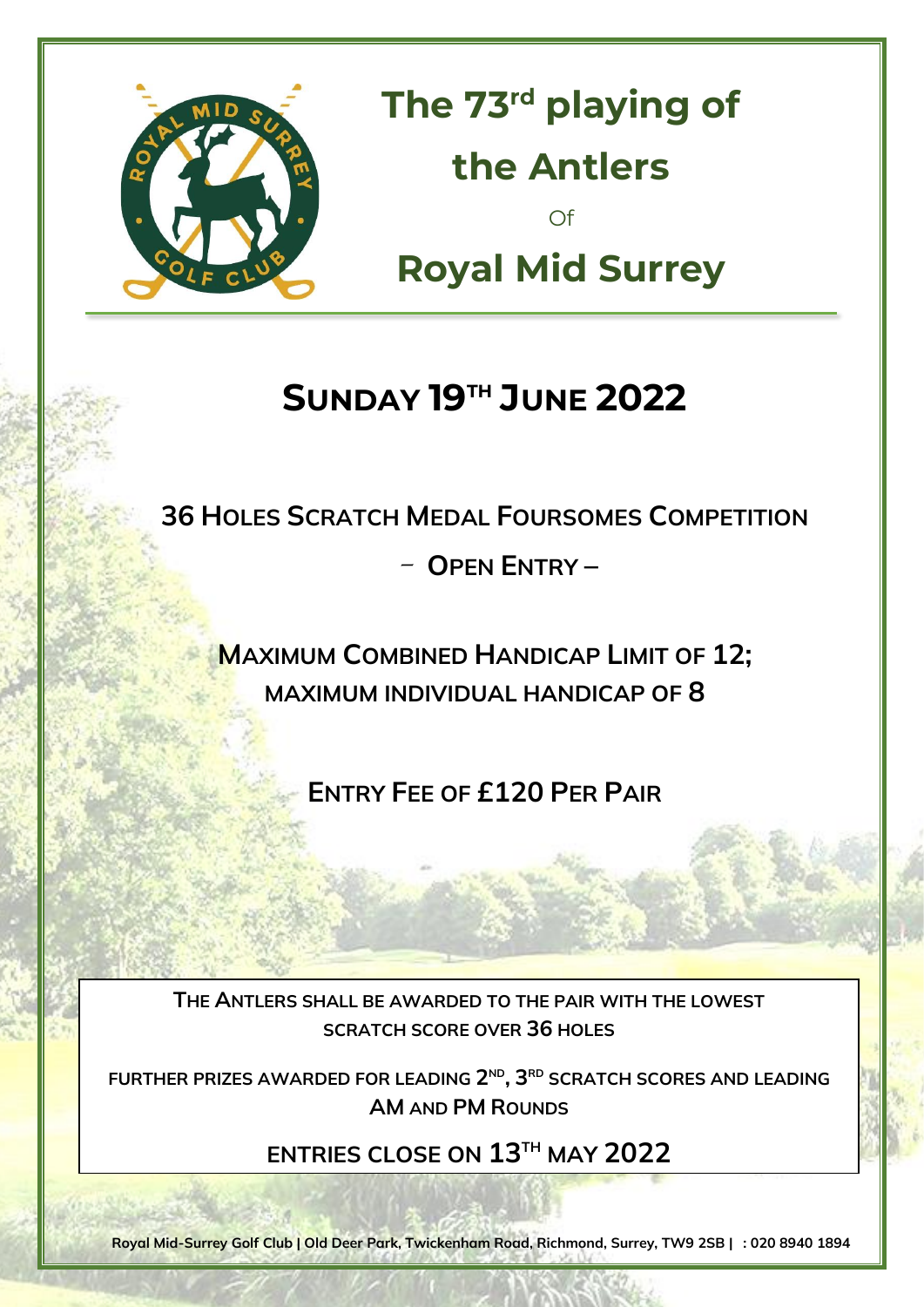

### **The Antlers**

Of

## **Royal Mid-Surrey**

**ELIGIBILITY: THE TOURNAMENT IS OPEN TO MEN AND LADY AMATEUR GOLFERS WHO ARE MEMBERS OF AFFILIATED GOLF CLUBS WITH WHS HANDICAPS MAXIMUM COMBINED HANDICAP LIMIT: 12 - MAXIMUM INDIVIDUAL HANDICAP: 8 (AT THE TIME OF APPLICATION AND ON THE DAY)**

### **CONDITIONS:**

- **1. OPEN AMATEUR SCRATCH MEDAL FOURSOMES TO BE PLAYED OVER 36 HOLES**
- **2. ALL PAIRINGS, (MALE, FEMALE OR MIXED) WILL PLAY FROM THE SAME TEE BOXES OF THE DAY, IRRESPECTIVE OF GENDER**
- 3. THE COMPETITION WILL BE PLAYED UNDER THE RULES OF THE ROYAL AND ANCIENT GOLF CLUB OF ST. ANDREWS AND THE LOCAL RULES OF ROYAL MID-SURREY GOLF CLUB. A SUB-COMMITTEE OF ROYAL MID-SURREY GOLF **CLUB WILL BE APPOINTED AS THE COMMITTEE IN CHARGE OF THE COMPETITION; COMPETITORS AGREE TO ABIDE BY THE COMMITTEE'S DECISIONS.**
- **4. THE WINNER SHALL BE THE COMPETITOR WHO RETURNS THE LOWEST SCORE OVER 36 HOLES. IN THE EVENT OF A TIE, THERE WILL BE A 2 HOLE PLAY-OFF, OVER HOLES 12 AND 18.**
- **5. IF, IN THE OPINION OF THE COMMITTEE, IT BECOMES IMPOSSIBLE TO COMPLETE THE TOURNAMENT IN ACCORDANCE WITH THE TERMS OF THE CONDITIONS BECAUSE OF ADVERSE WEATHER OR OTHER CIRCUMSTANCES, THE COMMITTEE MAY VARY THE FORMAT TO THE EXTENT NECESSARY TO ACHIEVE A RESULT WITHIN THE TIME AVAILABLE.**
- **6. NO PAIR MAY TAKE MORE THAN ONE PRIZE.**
- **7. ENTRIES WILL BE LIMITED TO 38 PAIRS. SHOULD THE COMPETITION BE OVERSUBSCRIBED, THE COMMITTEE RESERVE THE RIGHT TO INCREASE THE LIMIT OR DECIDE THE ACCEPTANCES ON A HANDICAP BASIS, WITH A BALLOT FOR THE FINAL PLACES IF NECESSARY.**
- **8. THE COMMITTEE HAVE THE RIGHT TO REFUSE ANY ENTRY**
- **9. THE COMMITTEE ALSO RESERVE THE RIGHT TO PERMIT SUBSTITUTION OF PLAYERS IF THEY THINK FIT**
- **10. ALL COMPETITORS MUST HAVE AN ACTIVE HANDICAP.**
- **11. GOLFERS SHOULD BE AGED 18 OR OVER (4 PAIRINGS RESERVED FOR 16+) AS AT 19TH JUNE 2022.**
- **12. ENTRY FEE £ 120 PER PAIR (WHICH INCLUDES MORNING COFFEE & BACON ROLL AND LUNCH ON THE DAY OF THE COMPETITION) MUST BE PAID AT THE SAME TIME AS ENTRY**
- **13. JACKET & TIES OR APPROPRIATE SIMILAR ATTIRE REQUIRED FOR LUNCH**
- **14. THE USE OF A POWERED BUGGY WILL ONLY BE ALLOWED AT THE DISCRETION OF THE COMMITTEE**
- **15. COMPETITORS MUST START AT TIMES SPECIFIED. PENALTY – RISK OF DISQUALIFICATION**
- **16. LAST DAY FOR ENTRIES 13 TH MAY 2022**

**COMPETITORS WILL BE ENTITLED TO ONE COURTESY PRACTICE ROUND (MONDAY TO FRIDAY) OF THE WEEK PREVIOUS TO THE COMPETITION. YOU ARE REQUESTED TO BOOK YOUR ROUND WITH THE PROFESSIONAL'S SHOP ON TEL: 020 8939 0148. COMPETITORS CANNOT PLAY ON SATURDAY 18TH JUNE AS THE COURSE WILL BE CLOSED**

**Royal Mid-Surrey Golf Club | Old Deer Park, Twickenham Road, Richmond, Surrey, TW9 2SB | T: 020 8940 1894**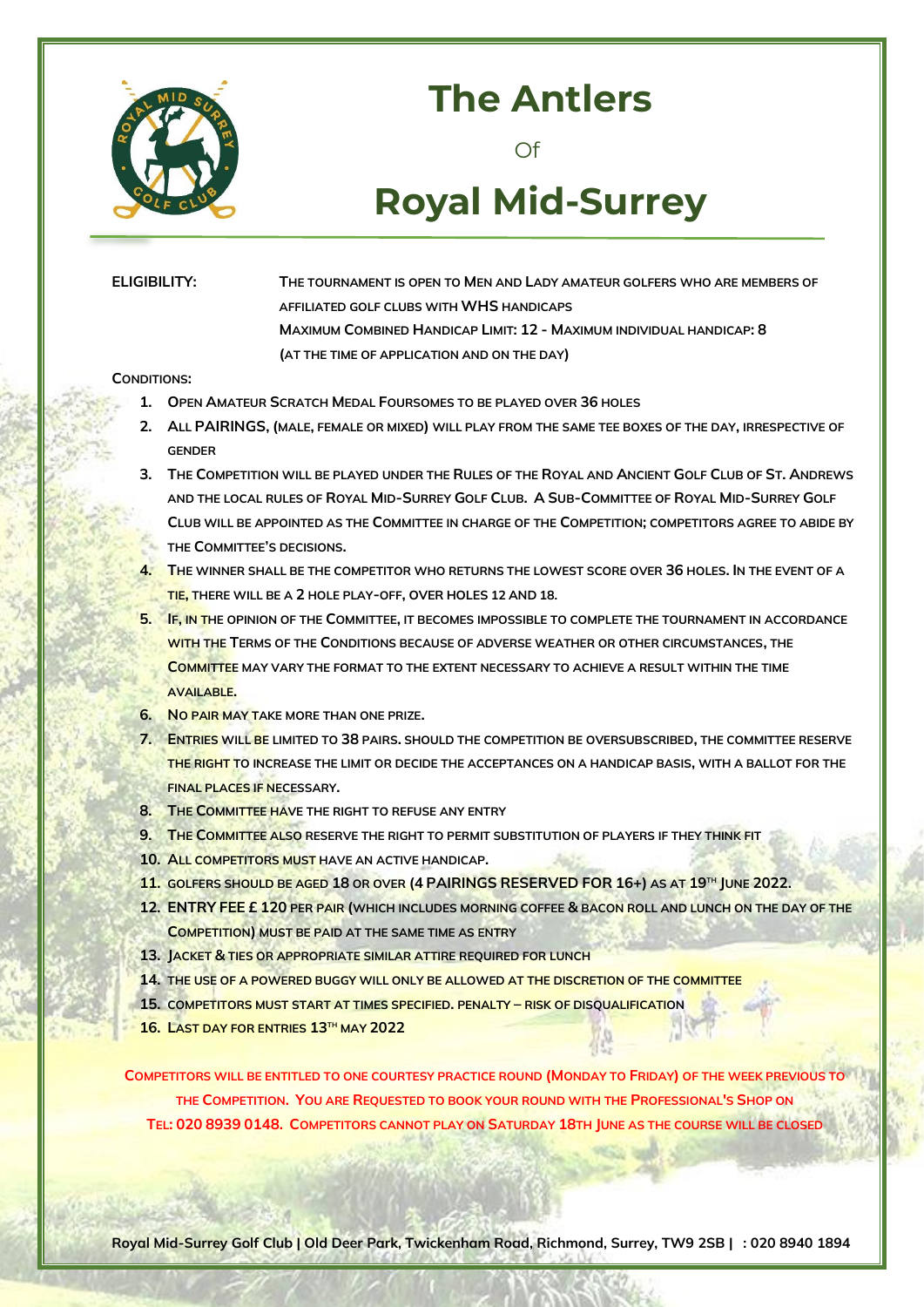

### **The Antlers**

Of

# **Royal Mid-Surrey**

### **ENTRY FORM**

| Please enter (names and addresses to be written in <b>BLOCK</b> letters) |  |
|--------------------------------------------------------------------------|--|
|--------------------------------------------------------------------------|--|

|                                                                                                                                                   | Tick if combined ages exceed 100 years as at 19th June 2022 |  |  |  |  |  |  |  |
|---------------------------------------------------------------------------------------------------------------------------------------------------|-------------------------------------------------------------|--|--|--|--|--|--|--|
| Tick if aged between 16 - 17 as at 19th June 2022                                                                                                 |                                                             |  |  |  |  |  |  |  |
| <b>ENTRANCE FEE £120.00 per pair: - please indicate payment method</b>                                                                            |                                                             |  |  |  |  |  |  |  |
| <b>Cheque, payable to Royal Mid-Surrey Golf Club</b>                                                                                              |                                                             |  |  |  |  |  |  |  |
| Bank Transfer - Barclays Bank, 20-72-17, 10217123                                                                                                 |                                                             |  |  |  |  |  |  |  |
| (ENTRY FORMS WITHOUT PAYMENT WILL BE IMMEDIATELY REJECTED)                                                                                        |                                                             |  |  |  |  |  |  |  |
| THE ADDRESSES TO WHICH THE DRAW AND STARTING TIMES ARE TO BE SENT:                                                                                |                                                             |  |  |  |  |  |  |  |
|                                                                                                                                                   |                                                             |  |  |  |  |  |  |  |
|                                                                                                                                                   |                                                             |  |  |  |  |  |  |  |
| Please provide the initials & surnames for the pairing you wish to play with in the<br>morning. Afternoon pairings will be drawn by the Committee |                                                             |  |  |  |  |  |  |  |
| NAME 32 NAME 2012 12:30 NAME 3                                                                                                                    |                                                             |  |  |  |  |  |  |  |
| This form to be forwarded to:                                                                                                                     |                                                             |  |  |  |  |  |  |  |
| The General Manager, Royal Mid-Surrey Golf Club, Old Deer Park, Richmond,<br><b>Surrey TW9 2SB</b>                                                |                                                             |  |  |  |  |  |  |  |
| Telephone: 020 8940 1894                                                                                                                          | Email: gm@rmsgc.co.uk                                       |  |  |  |  |  |  |  |
| To arrive not later than 13th May 2022                                                                                                            |                                                             |  |  |  |  |  |  |  |
| THE COMMITTEE OF ROYAL MID-SURREY GOLF CLUB RESERVE THE RIGHT TO<br><b>REFUSE ENTRY</b>                                                           |                                                             |  |  |  |  |  |  |  |
|                                                                                                                                                   |                                                             |  |  |  |  |  |  |  |

**Royal Mid-Surrey Golf Club | Old Deer Park, Twickenham Road, Richmond, Surrey, TW9 2SB | T: 020 8940 1894**

議者で